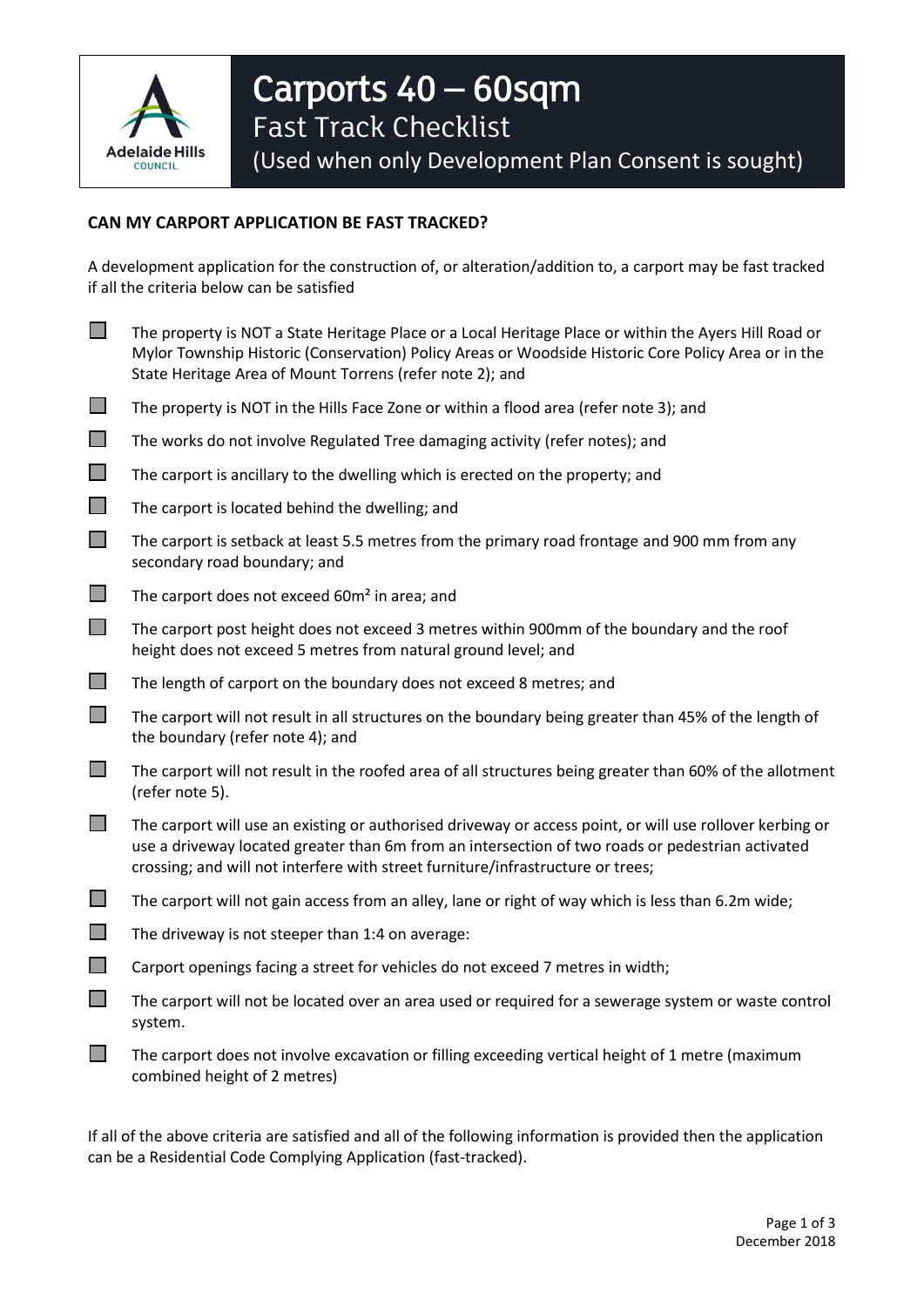## **CHECKLIST OF REQUIRED PLANS AND INFORMATION**

| $\mathcal{L}^{\mathcal{A}}$ | Completed and signed development application form including the Office of the Technical Regulator<br>Powerline Declaration (ensure you fill in all sections); and       |                                                                                                                                                                                                                                   |  |
|-----------------------------|-------------------------------------------------------------------------------------------------------------------------------------------------------------------------|-----------------------------------------------------------------------------------------------------------------------------------------------------------------------------------------------------------------------------------|--|
| $\mathcal{L}^{\mathcal{A}}$ | Current copy of Certificate of Title, deposited plan or other instrument evidencing title in relation to<br>the land (can be purchased from the Council for a fee); and |                                                                                                                                                                                                                                   |  |
| $\mathcal{L}^{\mathcal{L}}$ | Site Plan drawn to a metric scale of not less than 1:500 (refer notes) showing;                                                                                         |                                                                                                                                                                                                                                   |  |
|                             | П                                                                                                                                                                       | The boundaries and dimensions of the site and any relevant easements; and                                                                                                                                                         |  |
|                             | $\Box$                                                                                                                                                                  | The positions and dimensions of the minimum front and side setbacks of any existing or<br>proposed building on the site; and                                                                                                      |  |
|                             | $\Box$                                                                                                                                                                  | The location of any Regulated Trees on the site or on adjoining land that might be affected by<br>the work or affect the work proposed to be performed; and                                                                       |  |
|                             | $\Box$                                                                                                                                                                  | Existing and proposed finished floor levels; and                                                                                                                                                                                  |  |
|                             | $\Box$                                                                                                                                                                  | If a new vehicle access point is to be established, relevant, documentary evidence that it has<br>been authorised under Section 221 of the Local Government Act (1999); and                                                       |  |
|                             | $\mathbb{R}^n$                                                                                                                                                          | The location and finished ground level at each end of any existing/proposed driveway and its<br>location in relation to an existing or proposed vehicle access point under Section 221 of the<br>Local Government Act (1999); and |  |
|                             | T.                                                                                                                                                                      | The approximate north point; and                                                                                                                                                                                                  |  |
|                             | $\Box$                                                                                                                                                                  | Location of the existing or proposed effluent disposal area/s and septic tank/main<br>sewer/CMWS connection points and underground pipes to ensure that the proposed<br>development does not interfere with these services.       |  |
| $\Box$                      |                                                                                                                                                                         | Elevations and sections drawings of the proposed outbuilding including existing ground level and<br>details of excavation; at a scale of not less than 1:100 and                                                                  |  |
| $\mathcal{L}^{\mathcal{A}}$ |                                                                                                                                                                         | Plan of each floor level; and                                                                                                                                                                                                     |  |
| $\Box$                      | Information about the material and colour of any cladding to be used: and                                                                                               |                                                                                                                                                                                                                                   |  |
| <b>The State</b>            | Planning fee applies as well as the application lodgement fees; and                                                                                                     |                                                                                                                                                                                                                                   |  |

Completed and signed development application checklist

## **IF LODGING FOR BUILDING RULES CONSENT AS WELL AS DEVELOPMENT PLAN CONSENT THE FOLLOWING IS ALSO REQUIRED:**

| $\Box$ | Specifications and technical details (to a scale of not less than 1:20) describing materials and |  |
|--------|--------------------------------------------------------------------------------------------------|--|
|        | standards of work; and                                                                           |  |

 $\Box$  The sizes and locations of footings and other structural components : and

- $\Box$  Receipt demonstrating payment of the separate Construction Industry Training Levy (only applies where the development exceeds \$40,000 in value). Can be paid on-line at citb.org.au
- $\Box$  A copy of the Home Owners Warranty Certificate must also be included in the application documents where a licensed builder has been engaged to perform work with a value greater than \$12,000. The builder is required to obtain Indemnity Insurance coverage for the project and should provide a copy to you; and
- $\Box$  Building Rules Assessment fee applies.